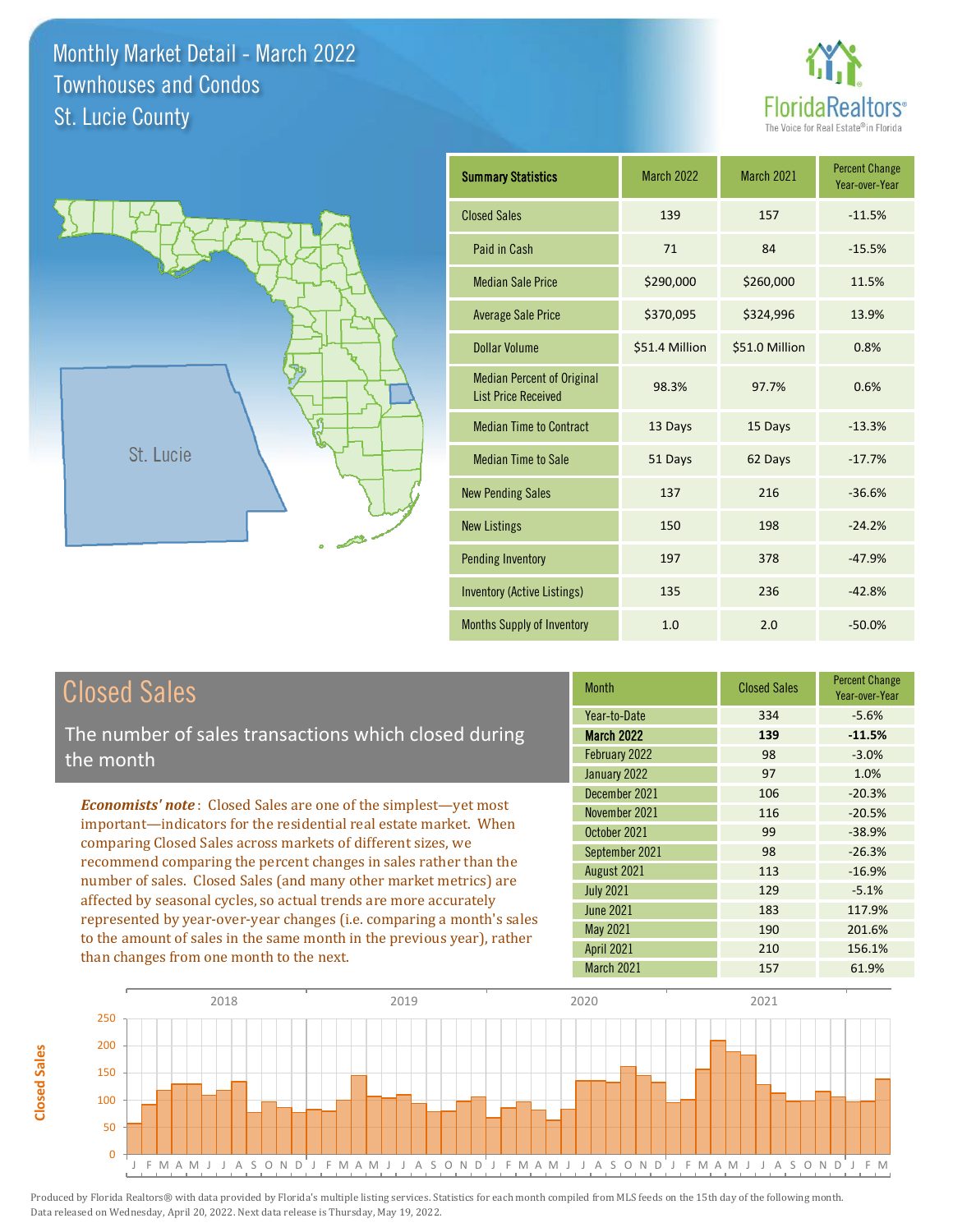**Cash Sales**



| Cash Sales                                                                     | <b>Month</b>      | <b>Cash Sales</b> | <b>Percent Change</b><br>Year-over-Year |
|--------------------------------------------------------------------------------|-------------------|-------------------|-----------------------------------------|
|                                                                                | Year-to-Date      | 171               | $-10.0\%$                               |
| The number of Closed Sales during the month in which                           | <b>March 2022</b> | 71                | $-15.5%$                                |
| buyers exclusively paid in cash                                                | February 2022     | 56                | $-15.2%$                                |
|                                                                                | January 2022      | 44                | 10.0%                                   |
|                                                                                | December 2021     | 57                | $-10.9%$                                |
|                                                                                | November 2021     | 61                | $-17.6%$                                |
| <b>Economists' note:</b> Cash Sales can be a useful indicator of the extent to | October 2021      | 53                | $-29.3%$                                |
| which investors are participating in the market. Why? Investors are            | September 2021    | 52                | $-11.9%$                                |
| far more likely to have the funds to purchase a home available up front,       | August 2021       | 67                | 8.1%                                    |
| whereas the typical homebuyer requires a mortgage or some other                | <b>July 2021</b>  | 80                | 29.0%                                   |
| form of financing. There are, of course, many possible exceptions, so          | June 2021         | 97                | 162.2%                                  |
| this statistic should be interpreted with care.                                | May 2021          | 92                | 217.2%                                  |
|                                                                                | <b>April 2021</b> | 103               | 157.5%                                  |



## Cash Sales as a Percentage of Closed Sales

The percentage of Closed Sales during the month which were Cash Sales

*Economists' note* : This statistic is simply another way of viewing Cash Sales. The remaining percentages of Closed Sales (i.e. those not paid fully in cash) each month involved some sort of financing, such as mortgages, owner/seller financing, assumed loans, etc.

| <b>Month</b>      | <b>Percent of Closed</b><br>Sales Paid in Cash | <b>Percent Change</b><br>Year-over-Year |
|-------------------|------------------------------------------------|-----------------------------------------|
| Year-to-Date      | 51.2%                                          | $-4.7%$                                 |
| <b>March 2022</b> | 51.1%                                          | $-4.5%$                                 |
| February 2022     | 57.1%                                          | $-12.6%$                                |
| January 2022      | 45.4%                                          | 8.9%                                    |
| December 2021     | 53.8%                                          | 11.9%                                   |
| November 2021     | 52.6%                                          | 3.7%                                    |
| October 2021      | 53.5%                                          | 15.6%                                   |
| September 2021    | 53.1%                                          | 19.6%                                   |
| August 2021       | 59.3%                                          | 30.0%                                   |
| <b>July 2021</b>  | 62.0%                                          | 36.0%                                   |
| <b>June 2021</b>  | 53.0%                                          | 20.5%                                   |
| <b>May 2021</b>   | 48.4%                                          | 5.2%                                    |
| <b>April 2021</b> | 49.0%                                          | 0.4%                                    |
| March 2021        | 53.5%                                          | $-9.0%$                                 |

March 2021 84 47.4%

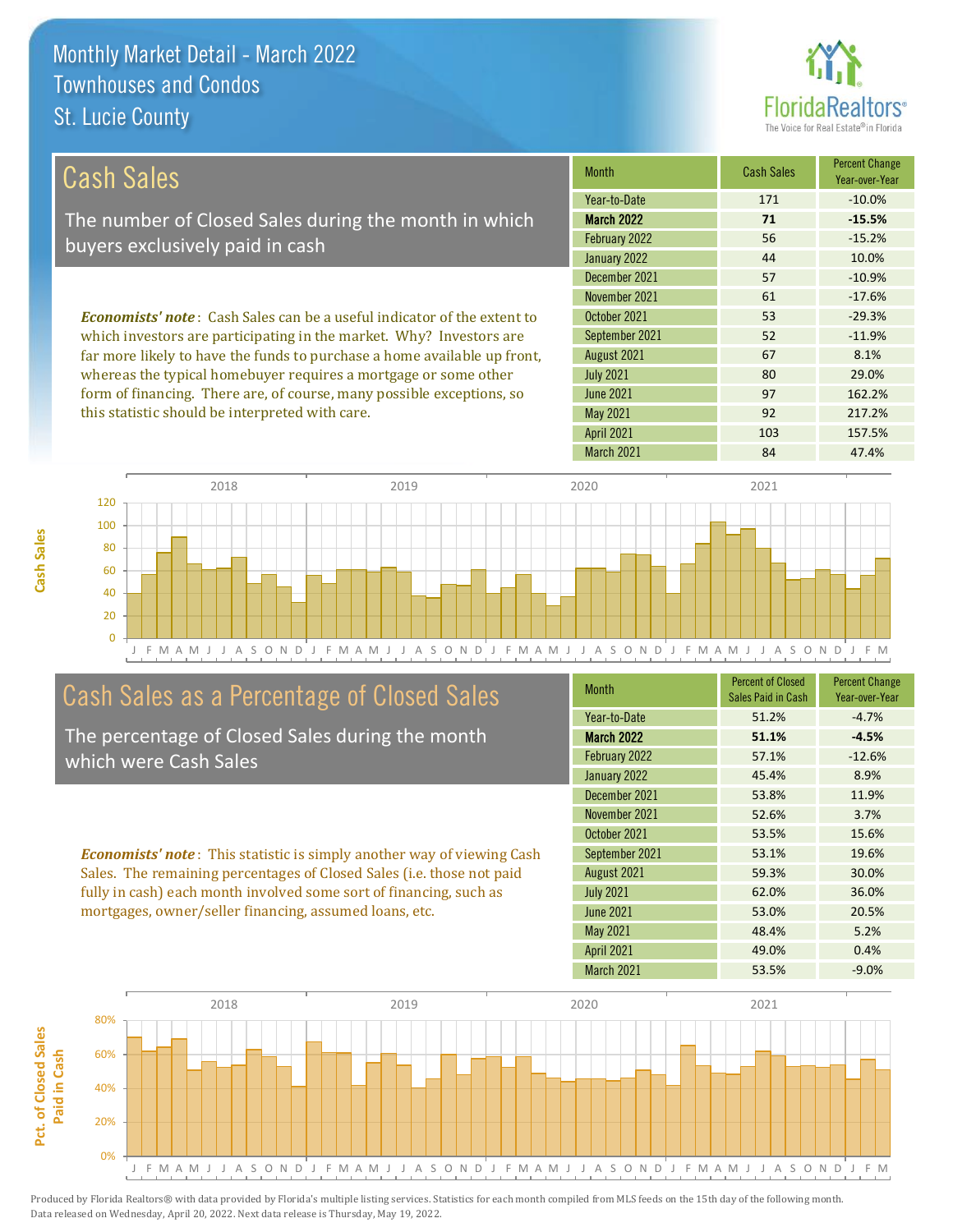

| Median Sale Price                                                         | <b>Month</b>      | <b>Median Sale Price</b> | <b>Percent Change</b><br>Year-over-Year |
|---------------------------------------------------------------------------|-------------------|--------------------------|-----------------------------------------|
|                                                                           | Year-to-Date      | \$285,000                | 11.8%                                   |
| The median sale price reported for the month (i.e. 50%                    | <b>March 2022</b> | \$290,000                | 11.5%                                   |
| of sales were above and 50% of sales were below)                          | February 2022     | \$285,000                | 11.8%                                   |
|                                                                           | January 2022      | \$255,000                | 7.2%                                    |
|                                                                           | December 2021     | \$250,000                | 5.5%                                    |
| <b>Economists' note:</b> Median Sale Price is our preferred summary       | November 2021     | \$225,500                | $-4.0%$                                 |
| statistic for price activity because, unlike Average Sale Price, Median   | October 2021      | \$245,500                | 29.6%                                   |
| Sale Price is not sensitive to high sale prices for small numbers of      | September 2021    | \$247,000                | 20.5%                                   |
| homes that may not be characteristic of the market area. Keep in mind     | August 2021       | \$215,000                | $-11.0%$                                |
| that median price trends over time are not always solely caused by        | <b>July 2021</b>  | \$220,000                | $-3.9%$                                 |
| changes in the general value of local real estate. Median sale price only | <b>June 2021</b>  | \$220,000                | 27.6%                                   |
| reflects the values of the homes that sold each month, and the mix of     | May 2021          | \$236,450                | 40.3%                                   |
| the types of homes that sell can change over time.                        | <b>April 2021</b> | \$261,000                | 9.4%                                    |



### Average Sale Price

The average sale price reported for the month (i.e. total sales in dollars divided by the number of sales)

*Economists' note* : Usually, we prefer Median Sale Price over Average Sale Price as a summary statistic for home prices. However, Average Sale Price does have its uses—particularly when it is analyzed alongside the Median Sale Price. For one, the relative difference between the two statistics can provide some insight into the market for higher-end homes in an area.

| <b>Month</b>      | <b>Average Sale Price</b> | <b>Percent Change</b><br>Year-over-Year |
|-------------------|---------------------------|-----------------------------------------|
| Year-to-Date      | \$348,856                 | 18.2%                                   |
| March 2022        | \$370,095                 | 13.9%                                   |
| February 2022     | \$356,530                 | 24.4%                                   |
| January 2022      | \$310,666                 | 21.7%                                   |
| December 2021     | \$329,292                 | 21.7%                                   |
| November 2021     | \$288,678                 | 7.5%                                    |
| October 2021      | \$317,388                 | 23.0%                                   |
| September 2021    | \$326,898                 | 23.5%                                   |
| August 2021       | \$277,119                 | $-0.3%$                                 |
| <b>July 2021</b>  | \$311,579                 | 22.8%                                   |
| <b>June 2021</b>  | \$297,825                 | 40.3%                                   |
| May 2021          | \$282,654                 | 32.7%                                   |
| <b>April 2021</b> | \$287,277                 | 7.1%                                    |
| March 2021        | \$324,996                 | 32.3%                                   |



**Median Sale Price**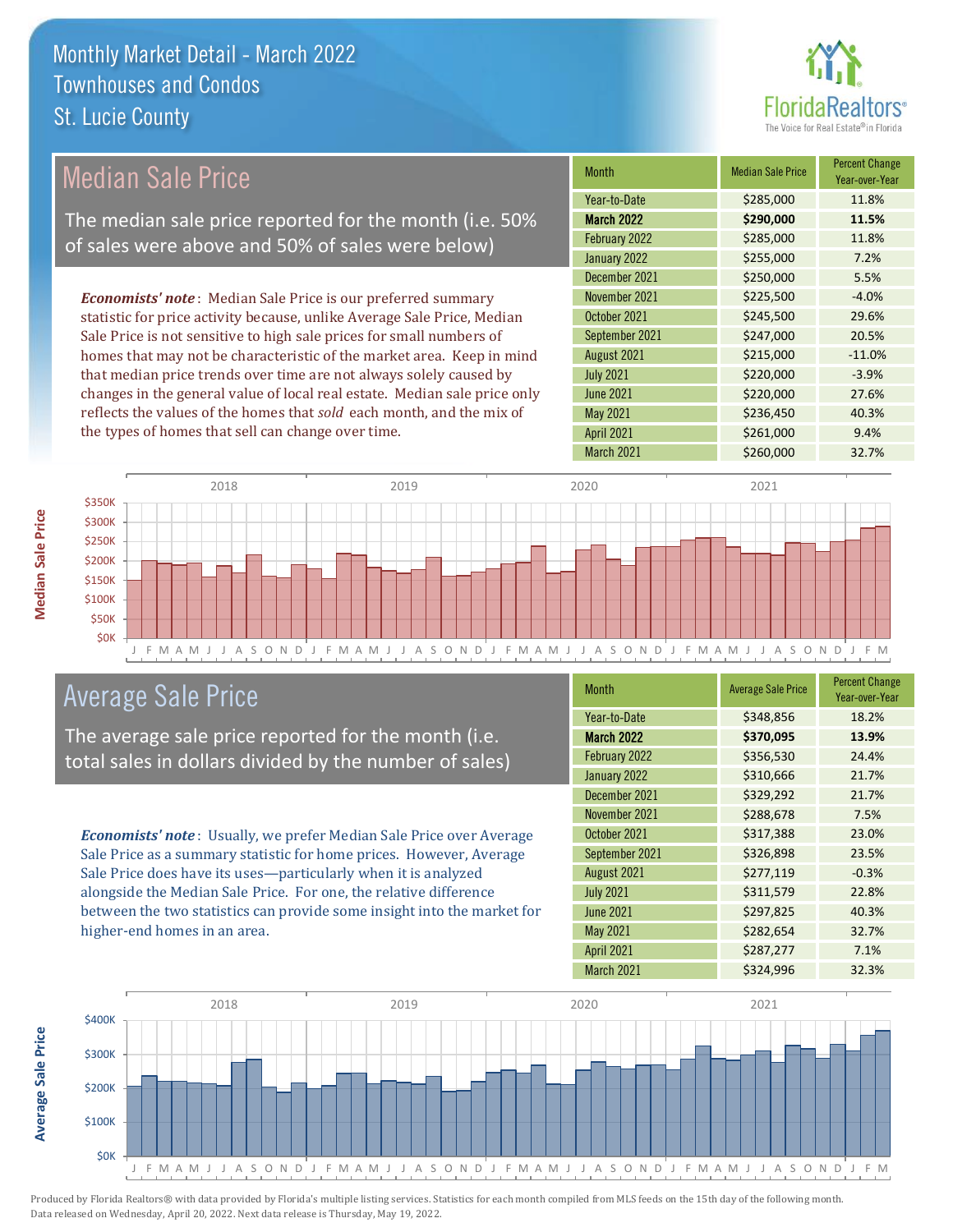

| Dollar Volume                                                                   | <b>Month</b>      | <b>Dollar Volume</b> | <b>Percent Change</b><br>Year-over-Year |
|---------------------------------------------------------------------------------|-------------------|----------------------|-----------------------------------------|
|                                                                                 | Year-to-Date      | \$116.5 Million      | 11.5%                                   |
| The sum of the sale prices for all sales which closed                           | <b>March 2022</b> | \$51.4 Million       | 0.8%                                    |
| during the month                                                                | February 2022     | \$34.9 Million       | 20.7%                                   |
|                                                                                 | January 2022      | \$30.1 Million       | 23.0%                                   |
|                                                                                 | December 2021     | \$34.9 Million       | $-3.0%$                                 |
| <b>Economists' note</b> : Dollar Volume is simply the sum of all sale prices in | November 2021     | \$33.5 Million       | $-14.6%$                                |
| a given time period, and can quickly be calculated by multiplying               | October 2021      | \$31.4 Million       | $-24.8%$                                |
| Closed Sales by Average Sale Price. It is a strong indicator of the health      | September 2021    | \$32.0 Million       | $-9.0%$                                 |
| of the real estate industry in a market, and is of particular interest to       | August 2021       | \$31.3 Million       | $-17.2%$                                |
| real estate professionals, investors, analysts, and government agencies.        | <b>July 2021</b>  | \$40.2 Million       | 16.4%                                   |
| Potential home sellers and home buyers, on the other hand, will likely          | <b>June 2021</b>  | \$54.5 Million       | 205.6%                                  |
| be better served by paying attention to trends in the two components            | May 2021          | \$53.7 Million       | 300.2%                                  |



### Median Percent of Original List Price Received

of Dollar Volume (i.e. sales and prices) individually.

The median of the sale price (as a percentage of the original list price) across all properties selling during the month

*Economists' note* : The Median Percent of Original List Price Received is useful as an indicator of market recovery, since it typically rises as buyers realize that the market may be moving away from them and they need to match the selling price (or better it) in order to get a contract on the house. This is usually the last measure to indicate a market has shifted from down to up, so it is what we would call a *lagging* indicator.

| <b>Month</b>      | Med. Pct. of Orig.<br><b>List Price Received</b> | <b>Percent Change</b><br>Year-over-Year |
|-------------------|--------------------------------------------------|-----------------------------------------|
| Year-to-Date      | 99.2%                                            | 2.5%                                    |
| <b>March 2022</b> | 98.3%                                            | 0.6%                                    |
| February 2022     | 100.0%                                           | 4.1%                                    |
| January 2022      | 97.1%                                            | 0.7%                                    |
| December 2021     | 97.8%                                            | 1.8%                                    |
| November 2021     | 98.8%                                            | 2.4%                                    |
| October 2021      | 98.4%                                            | 3.1%                                    |
| September 2021    | 98.5%                                            | 3.0%                                    |
| August 2021       | 100.0%                                           | 4.3%                                    |
| <b>July 2021</b>  | 99.2%                                            | 4.9%                                    |
| <b>June 2021</b>  | 100.0%                                           | 5.6%                                    |
| <b>May 2021</b>   | 99.1%                                            | 4.4%                                    |
| <b>April 2021</b> | 98.5%                                            | 4.5%                                    |
| <b>March 2021</b> | 97.7%                                            | 2.4%                                    |

March 2021 \$51.0 Million 114.2%

April 2021 \$60.3 Million 174.2%

May 2021



**Dollar Volume**

Dollar Volume

**Med. Pct. of Orig.** 

Med. Pct. of Orig.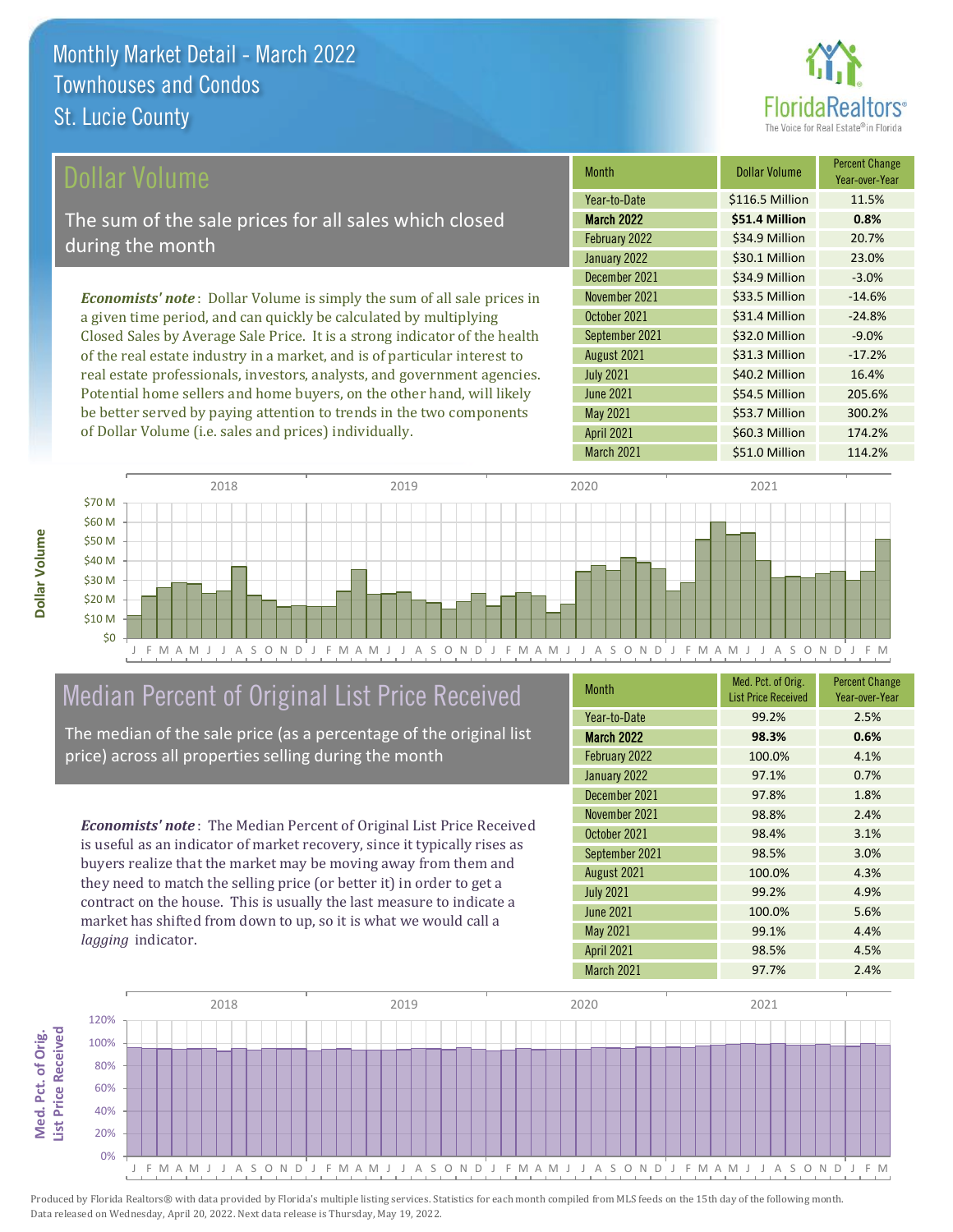

## Median Time to Contract

The median number of days between the listing date and contract date for all Closed Sales during the month

*Economists' note* : Like Time to Sale, Time to Contract is a measure of the length of the home selling process calculated for sales which closed during the month. The difference is that Time to Contract measures the number of days between the initial listing of a property and the signing of the contract which eventually led to the closing of the sale. When the gap between Median Time to Contract and Median Time to Sale grows, it is usually a sign of longer closing times and/or declining numbers of cash sales.

| <b>Month</b>      | Median Time to<br>Contract | <b>Percent Change</b><br>Year-over-Year |
|-------------------|----------------------------|-----------------------------------------|
| Year-to-Date      | 12 Days                    | $-55.6%$                                |
| <b>March 2022</b> | 13 Days                    | $-13.3%$                                |
| February 2022     | 7 Days                     | $-84.8%$                                |
| January 2022      | 22 Days                    | $-29.0%$                                |
| December 2021     | 13 Days                    | $-62.9%$                                |
| November 2021     | 9 Days                     | $-75.7%$                                |
| October 2021      | 9 Days                     | $-80.0%$                                |
| September 2021    | 9 Days                     | $-78.6%$                                |
| August 2021       | 8 Days                     | $-87.1%$                                |
| <b>July 2021</b>  | 10 Days                    | $-87.0%$                                |
| <b>June 2021</b>  | 9 Days                     | $-86.4%$                                |
| <b>May 2021</b>   | 11 Days                    | $-81.4%$                                |
| <b>April 2021</b> | 18 Days                    | $-66.0%$                                |
| March 2021        | 15 Days                    | $-78.6%$                                |



### Median Time to Sale

The median number of days between the listing date and closing date for all Closed Sales during the month

*Economists' note* : Time to Sale is a measure of the length of the home selling process, calculated as the number of days between the initial listing of a property and the closing of the sale. *Median* Time to Sale is the amount of time the "middle" property selling this month was on the market. That is, 50% of homes selling this month took *less* time to sell, and 50% of homes took *more* time to sell. Median Time to Sale gives a more accurate picture than Average Time to Sale, which can be skewed upward by small numbers of properties taking an abnormally long time to sell.

| <b>Month</b>      | <b>Median Time to Sale</b> | <b>Percent Change</b><br>Year-over-Year |
|-------------------|----------------------------|-----------------------------------------|
| Year-to-Date      | 52 Days                    | $-24.6%$                                |
| March 2022        | 51 Days                    | $-17.7%$                                |
| February 2022     | 44 Days                    | $-42.9%$                                |
| January 2022      | 61 Days                    | $-22.8%$                                |
| December 2021     | 53 Days                    | $-32.9%$                                |
| November 2021     | 51 Days                    | $-36.3%$                                |
| October 2021      | 50 Days                    | $-36.7%$                                |
| September 2021    | 44 Days                    | $-48.8%$                                |
| August 2021       | 47 Days                    | $-58.0%$                                |
| <b>July 2021</b>  | 55 Days                    | $-53.0%$                                |
| <b>June 2021</b>  | 51 Days                    | $-52.8%$                                |
| May 2021          | 54 Days                    | $-44.9%$                                |
| <b>April 2021</b> | 62 Days                    | $-39.8%$                                |
| March 2021        | 62 Days                    | $-32.6%$                                |

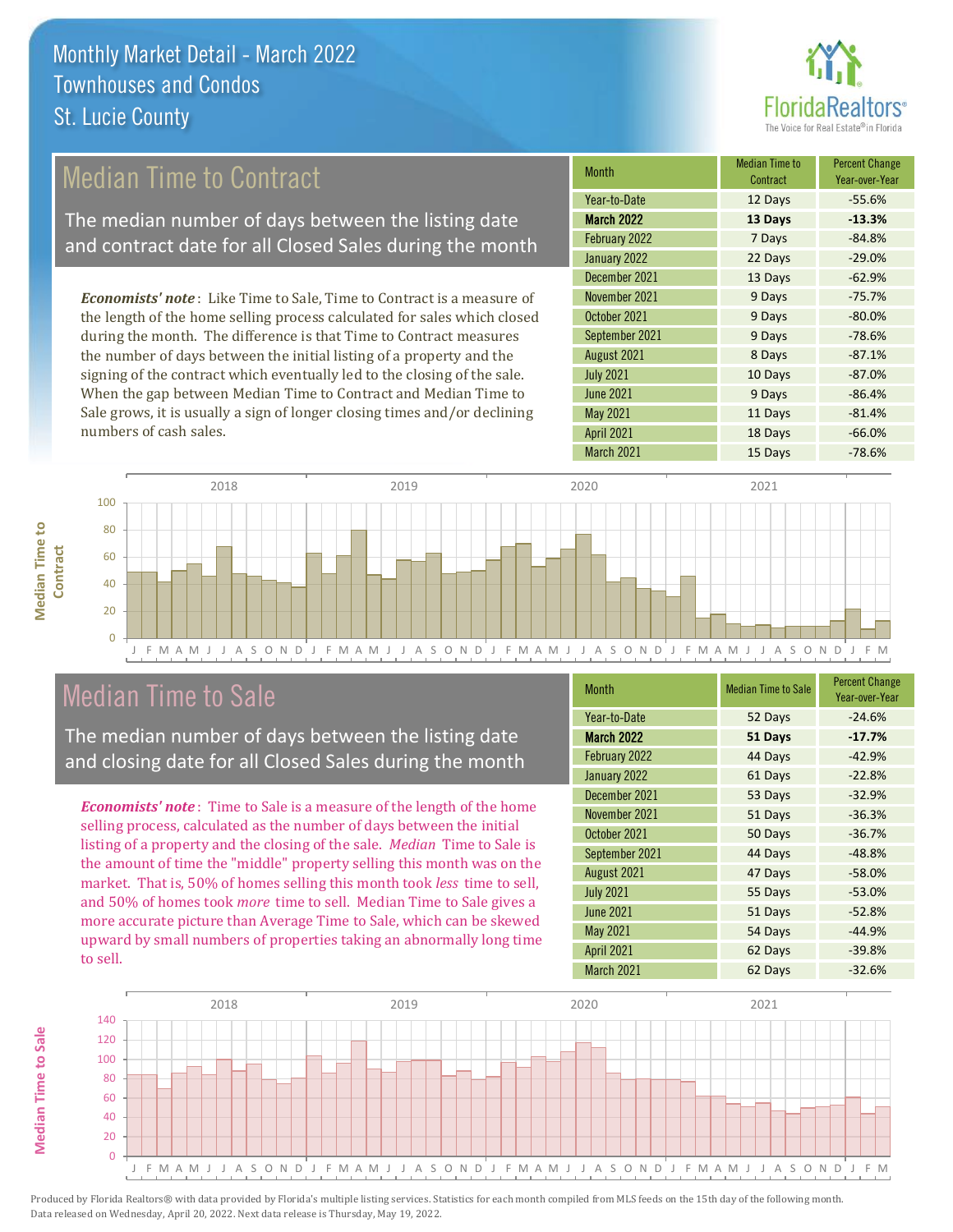distressed properties for sale.



| <b>New Pending Sales</b>                                                      | <b>Month</b>      | <b>New Pending Sales</b> | <b>Percent Change</b><br>Year-over-Year |
|-------------------------------------------------------------------------------|-------------------|--------------------------|-----------------------------------------|
|                                                                               | Year-to-Date      | 412                      | $-24.3%$                                |
| The number of listed properties that went under                               | <b>March 2022</b> | 137                      | $-36.6%$                                |
| contract during the month                                                     | February 2022     | 137                      | $-25.1%$                                |
|                                                                               | January 2022      | 138                      | $-4.8%$                                 |
|                                                                               | December 2021     | 97                       | $-19.8%$                                |
| <b>Economists' note:</b> Because of the typical length of time it takes for a | November 2021     | 103                      | $-24.3%$                                |
| sale to close, economists consider Pending Sales to be a decent               | October 2021      | 124                      | $-24.4%$                                |
| indicator of potential future Closed Sales. It is important to bear in        | September 2021    | 112                      | $-35.6%$                                |
| mind, however, that not all Pending Sales will be closed successfully.        | August 2021       | 114                      | $-16.2%$                                |
| So, the effectiveness of Pending Sales as a future indicator of Closed        | <b>July 2021</b>  | 120                      | $-19.5%$                                |
| Sales is susceptible to changes in market conditions such as the              | <b>June 2021</b>  | 132                      | $-8.3%$                                 |
| availability of financing for homebuyers and the inventory of                 | May 2021          | 166                      | 61.2%                                   |

J F M A M J J A S O N D J F M A M J J A S O N D J F M A M J J A S O N D J F M A M J J A S O N D J F M  $\overline{0}$ 50 100 150 200 250 2018 2019 2020 2021

## New Listings

The number of properties put onto the market during the month

*Economists' note* : New Listings tend to rise in delayed response to increasing prices, so they are often seen as a lagging indicator of market health. As prices rise, potential sellers raise their estimations of value—and in the most recent cycle, rising prices have freed up many potential sellers who were previously underwater on their mortgages. Note that in our calculations, we take care to not include properties that were recently taken off the market and quickly relisted, since these are not really *new* listings.

| <b>Month</b>      | <b>New Listings</b> | <b>Percent Change</b><br>Year-over-Year |
|-------------------|---------------------|-----------------------------------------|
| Year-to-Date      | 423                 | $-20.6%$                                |
| <b>March 2022</b> | 150                 | $-24.2%$                                |
| February 2022     | 142                 | $-5.3%$                                 |
| January 2022      | 131                 | $-29.2%$                                |
| December 2021     | 92                  | 2.2%                                    |
| November 2021     | 100                 | $-32.4%$                                |
| October 2021      | 134                 | $-8.8%$                                 |
| September 2021    | 120                 | $-28.1%$                                |
| August 2021       | 152                 | 6.3%                                    |
| <b>July 2021</b>  | 128                 | $-9.9%$                                 |
| <b>June 2021</b>  | 133                 | 12.7%                                   |
| May 2021          | 163                 | 2.5%                                    |
| <b>April 2021</b> | 165                 | 91.9%                                   |
| March 2021        | 198                 | 52.3%                                   |

April 2021 187 246.3% March 2021 216 216 166.7%



**New Listings**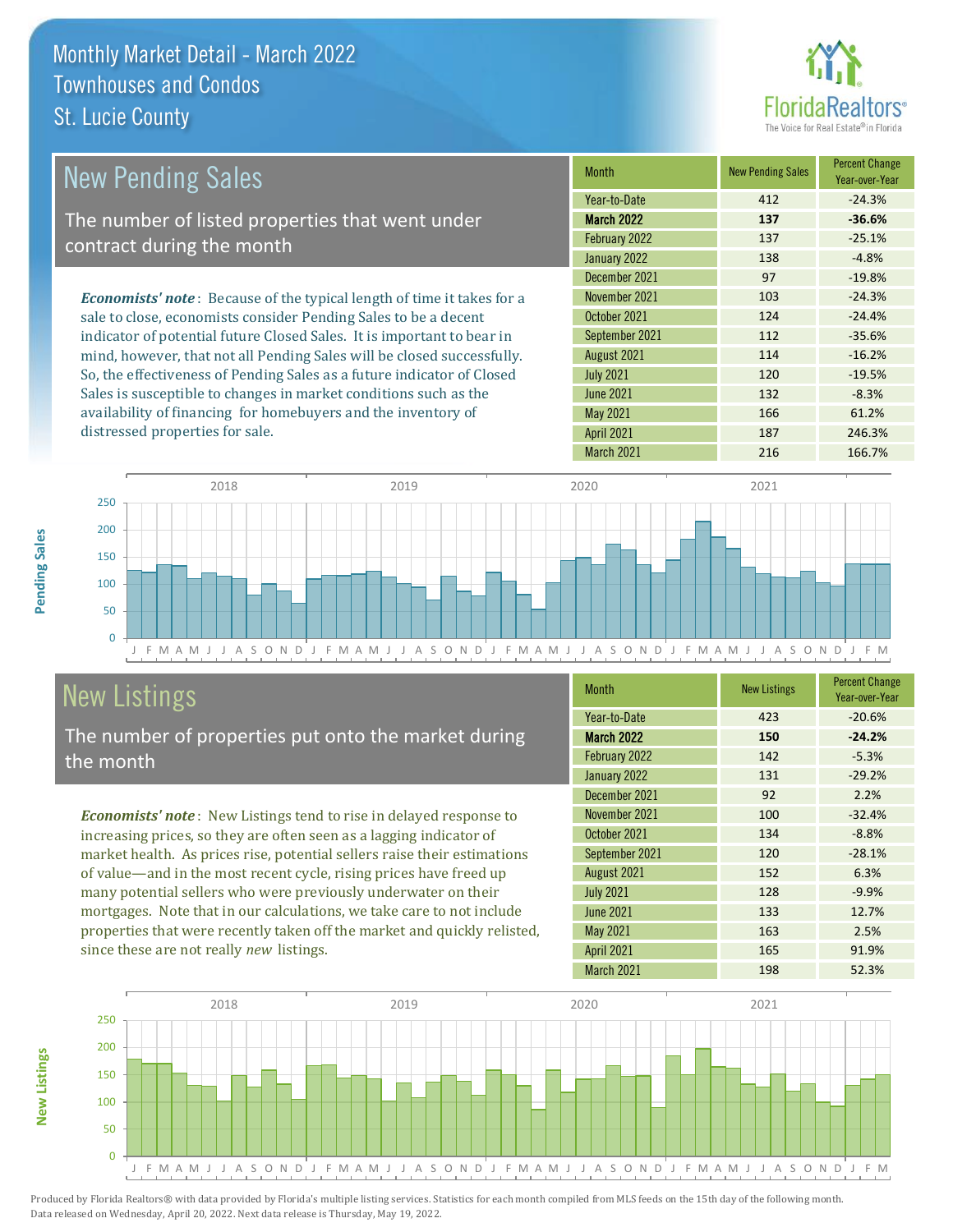

| <b>Inventory (Active Listings)</b>                                                                                                                    | <b>Month</b>      | Inventory | <b>Percent Change</b><br>Year-over-Year |
|-------------------------------------------------------------------------------------------------------------------------------------------------------|-------------------|-----------|-----------------------------------------|
|                                                                                                                                                       | YTD (Monthly Avg) | 137       | $-52.2%$                                |
| The number of property listings active at the end of                                                                                                  | <b>March 2022</b> | 135       | $-42.8%$                                |
| the month                                                                                                                                             | February 2022     | 141       | $-50.0%$                                |
|                                                                                                                                                       | January 2022      | 136       | $-60.5%$                                |
|                                                                                                                                                       | December 2021     | 146       | $-54.2%$                                |
| <b>Economists' note:</b> There are a number of ways to define and calculate<br>Inventory. Our method is to simply count the number of active listings | November 2021     | 169       | $-53.3%$                                |
|                                                                                                                                                       | October 2021      | 180       | $-50.3%$                                |
|                                                                                                                                                       | Contambor 2021    | 17E       | $TA$ O <sub>0</sub> /                   |

on the last day of the month, and hold this number to compare with the same month the following year. Inventory rises when New Listings are outpacing the number of listings that go off-market (regardless of whether they actually sell). Likewise, it falls when New Listings aren't keeping up with the rate at which homes are going off-market.

| Month                    | Inventory | Year-over-Year |
|--------------------------|-----------|----------------|
| <b>YTD (Monthly Avg)</b> | 137       | $-52.2%$       |
| <b>March 2022</b>        | 135       | $-42.8%$       |
| February 2022            | 141       | $-50.0%$       |
| January 2022             | 136       | $-60.5%$       |
| December 2021            | 146       | $-54.2%$       |
| November 2021            | 169       | $-53.3%$       |
| October 2021             | 180       | $-50.3%$       |
| September 2021           | 175       | $-54.8%$       |
| August 2021              | 174       | $-56.7%$       |
| <b>July 2021</b>         | 138       | $-70.3%$       |
| <b>June 2021</b>         | 161       | $-67.1%$       |
| May 2021                 | 164       | $-72.3%$       |
| <b>April 2021</b>        | 178       | $-69.8%$       |
| <b>March 2021</b>        | 236       | $-61.8%$       |



## Months Supply of Inventory

An estimate of the number of months it will take to deplete the current Inventory given recent sales rates

*Economists' note* : MSI is a useful indicator of market conditions. The benchmark for a balanced market (favoring neither buyer nor seller) is 5.5 months of inventory. Anything higher is traditionally a buyers' market, and anything lower is a sellers' market. There is no single accepted way of calculating MSI. A common method is to divide current Inventory by the most recent month's Closed Sales count, but this count is a usually poor predictor of future Closed Sales due to seasonal cycles. To eliminate seasonal effects, we use the 12-month average of monthly Closed Sales instead.

| <b>Month</b>             | <b>Months Supply</b> | <b>Percent Change</b><br>Year-over-Year |
|--------------------------|----------------------|-----------------------------------------|
| <b>YTD (Monthly Avg)</b> | 1.0                  | $-60.0%$                                |
| <b>March 2022</b>        | 1.0                  | $-50.0%$                                |
| February 2022            | 1.1                  | $-56.0%$                                |
| January 2022             | 1.0                  | $-66.7%$                                |
| December 2021            | 1.1                  | $-62.1%$                                |
| November 2021            | 1.2                  | $-63.6%$                                |
| October 2021             | 1.3                  | $-62.9%$                                |
| September 2021           | 1.2                  | $-70.0%$                                |
| August 2021              | 1.2                  | $-72.1%$                                |
| <b>July 2021</b>         | 0.9                  | $-82.7%$                                |
| <b>June 2021</b>         | 1.1                  | $-80.4%$                                |
| <b>May 2021</b>          | 1.2                  | $-81.8%$                                |
| <b>April 2021</b>        | 1.4                  | $-78.1%$                                |
| March 2021               | 2.0                  | $-68.3%$                                |



**Months Supply of** 

Months Supply of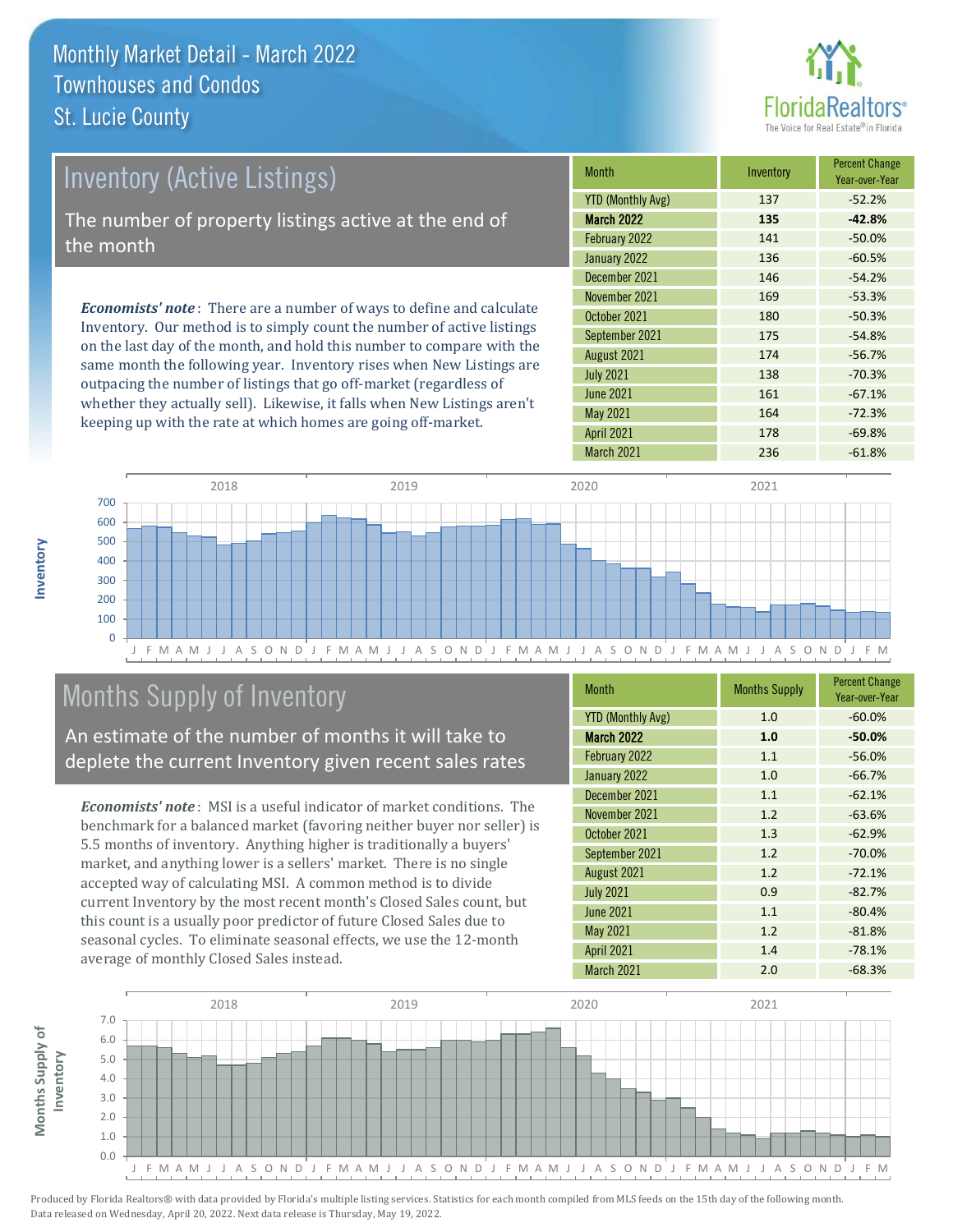## Closed Sales by Sale Price

The number of sales transactions which closed during the month

*Economists' note:* Closed Sales are one of the simplest—yet most important—indicators for the residential real estate market. When comparing Closed Sales across markets of different sizes, we recommend comparing the percent changes in sales rather than the number of sales. Closed Sales (and many other market metrics) are affected by seasonal cycles, so actual trends are more accurately represented by year-over-year changes (i.e. comparing a month's sales to the amount of sales in the same month in the previous year), rather than changes from one month to the next.

| Sale Price            | <b>Closed Sales</b> | <b>Percent Change</b><br>Year-over-Year |
|-----------------------|---------------------|-----------------------------------------|
| Less than \$50,000    | $\Omega$            | $-100.0%$                               |
| $$50,000 - $99,999$   | 4                   | $-42.9%$                                |
| $$100,000 - $149,999$ | 8                   | $-60.0%$                                |
| $$150,000 - $199,999$ | 19                  | $-24.0%$                                |
| $$200,000 - $249,999$ | 18                  | 12.5%                                   |
| \$250,000 - \$299,999 | 23                  | 27.8%                                   |
| \$300,000 - \$399,999 | 12                  | $-60.0%$                                |
| \$400,000 - \$599,999 | 40                  | 122.2%                                  |
| \$600,000 - \$999,999 | 13                  | $-23.5%$                                |
| \$1,000,000 or more   | $\mathfrak{p}$      | 0.0%                                    |



# Median Time to Contract by Sale Price

The median number of days between the listing date and contract date for all Closed Sales during the month

*Economists' note* : Like Time to Sale, Time to Contract is a measure of the length of the home selling process calculated for sales which closed during the month. The difference is that Time to Contract measures the number of days between the initial listing of a property and the signing of the contract which eventually led to the closing of the sale. When the gap between Median Time to Contract and Median Time to Sale grows, it is usually a sign of longer closing times and/or declining numbers of cash sales.

| <b>Sale Price</b>     | <b>Median Time to</b><br>Contract | <b>Percent Change</b><br>Year-over-Year |
|-----------------------|-----------------------------------|-----------------------------------------|
| Less than \$50,000    | (No Sales)                        | N/A                                     |
| $$50,000 - $99,999$   | 125 Days                          | 2400.0%                                 |
| $$100,000 - $149,999$ | 8 Days                            | $-61.9%$                                |
| $$150,000 - $199,999$ | 8 Days                            | $-20.0%$                                |
| \$200,000 - \$249,999 | 8 Days                            | $-38.5%$                                |
| \$250,000 - \$299,999 | 10 Days                           | $-44.4%$                                |
| \$300,000 - \$399,999 | 14 Days                           | 16.7%                                   |
| \$400,000 - \$599,999 | 20 Days                           | 66.7%                                   |
| \$600,000 - \$999,999 | 17 Days                           | 30.8%                                   |
| \$1,000,000 or more   | 46 Days                           | $-68.7%$                                |



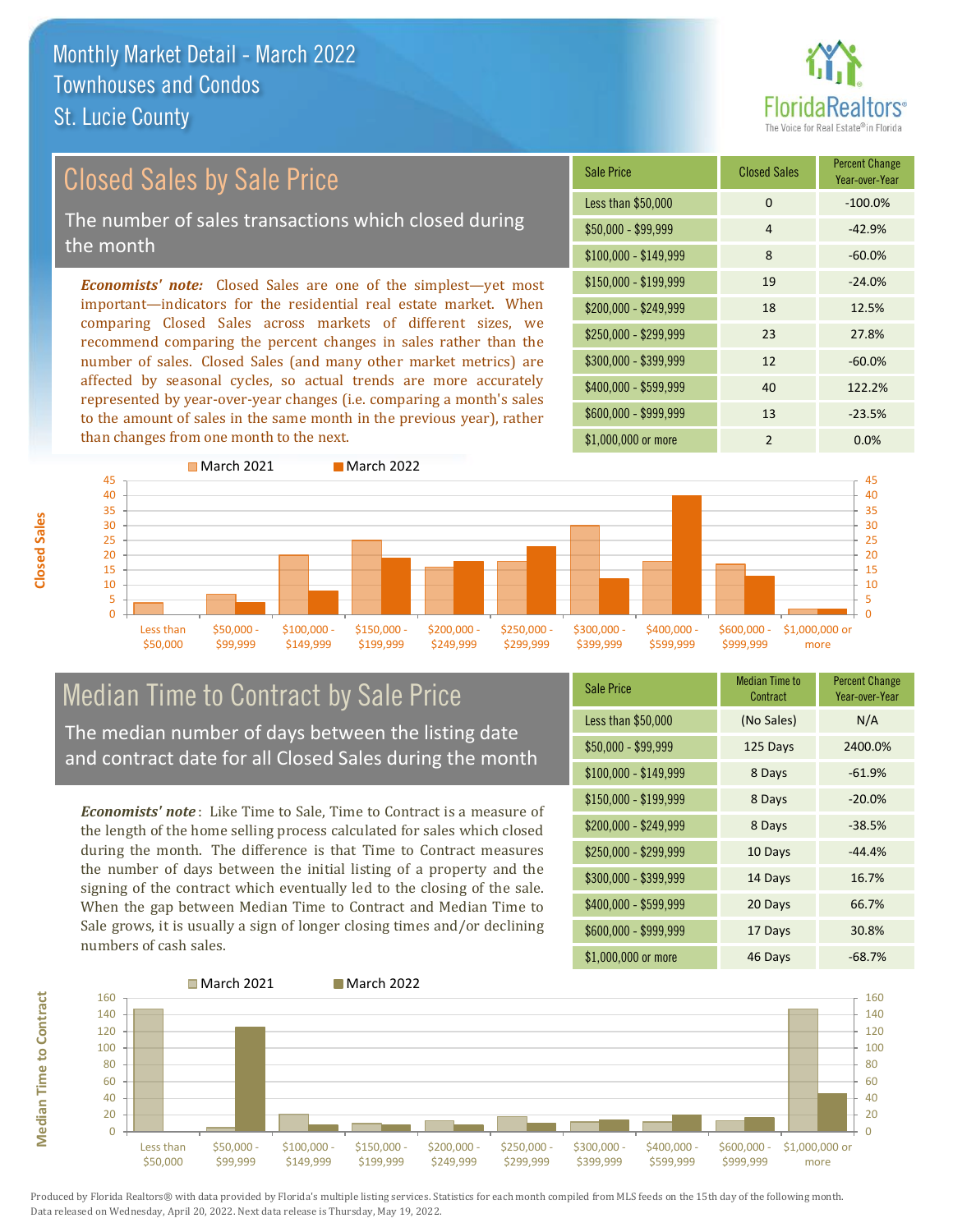

# New Listings by Initial Listing Price

The number of properties put onto the market during the month

*Economists' note:* New Listings tend to rise in delayed response to increasing prices, so they are often seen as a lagging indicator of market health. As prices rise, potential sellers raise their estimations of value—and in the most recent cycle, rising prices have freed up many potential sellers who were previously underwater on their mortgages. Note that in our calculations, we take care to not include properties that were recently taken off the market and quickly relisted, since these are not really *new* listings.





#### Inventory by Current Listing Price The number of property listings active at the end of the month

*Economists' note* : There are a number of ways to define and calculate Inventory. Our method is to simply count the number of active listings on the last day of the month, and hold this number to compare with the same month the following year. Inventory rises when New Listings are outpacing the number of listings that go off-market (regardless of whether they actually sell). Likewise, it falls when New Listings aren't keeping up with the rate at which homes are going off-market.

| <b>Current Listing Price</b> | Inventory    | <b>Percent Change</b><br>Year-over-Year |
|------------------------------|--------------|-----------------------------------------|
| Less than \$50,000           | 0            | $-100.0%$                               |
| $$50,000 - $99,999$          | $\mathbf{1}$ | $-95.8%$                                |
| $$100,000 - $149,999$        | 9            | $-80.0%$                                |
| $$150,000 - $199,999$        | 15           | $-37.5%$                                |
| $$200,000 - $249,999$        | 10           | $-64.3%$                                |
| $$250,000 - $299,999$        | 12           | $-25.0%$                                |
| \$300,000 - \$399,999        | 9            | $-64.0%$                                |
| \$400,000 - \$599,999        | 39           | 95.0%                                   |
| \$600,000 - \$999,999        | 16           | $-56.8%$                                |
| \$1,000,000 or more          | 24           | 71.4%                                   |



Produced by Florida Realtors® with data provided by Florida's multiple listing services. Statistics for each month compiled from MLS feeds on the 15th day of the following month. Data released on Wednesday, April 20, 2022. Next data release is Thursday, May 19, 2022.

**Inventory**